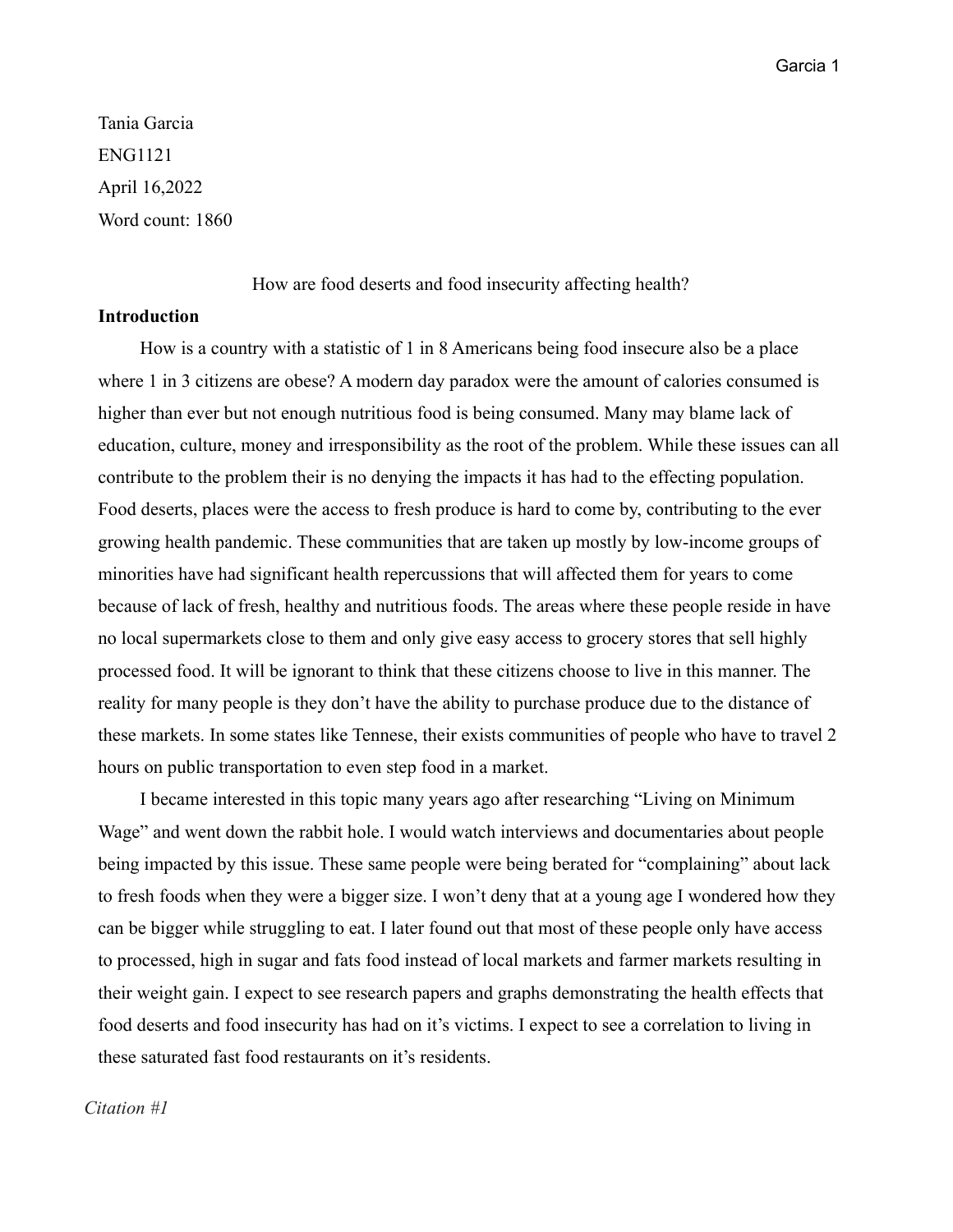Brian Gordon. "Food deserts in the Port City: Limited access endangers health, and this town is fed up". Star-News (Wilmington, NC), August 23, 2021 Monday.

advance-lexis-com.citytech.ezproxy.cuny.edu/api/document?collection=news&id=urn:contentItem:6 3FG-D7D1-DXVP-V272-00000-00&context=1516831. Accessed April 18, 2022.

#### *Summary*

In this article Brian goes to speak about the food deserts in Port City and the toll it's taken on it's residence. There once existed a super market in the neighborhood that was burned down 5 years ago and had no markets to replace it. Due to that many people have now lost access to fresh foods and the community fights for easy access produce. It follows several people and shows their struggle to get food and eat healthy. People who have been living in this community have seen the affects of a dip in their local community be a direct corelation to markets not entering their neighborhoods. While this particular community is suffering there is a tourist destination filled with markets restaurant and a great amount of food that neighboring communities only wish to have. Instead they have bodegas with quick unhealthy foods and a pitiful shelf of half browning and rotten produce like potatoes, tomatoes and lemons. While the community is putting their efforts into establishing a supermarket businesses like dollar general are establishing locations in these communities that provide no fresh produce and instead highly processed canned goods that local citizens can afford. The only seeming hope for these citizens is mobile food pantry and the inevitable gentrification increasing the median household and therefore increasing the possibility of having a market. These mobile pantries are allowing citizens to introduce healthy produce into their diets and the possibility of students learning about eating healthier and overall giving the citizens a healthier lifestyle.

# *Reflection*

This last article brought the negative emotions that most residents in food deserts feel. For the most part many videos and articles that I have consumed always leave with a positive note on how the issue is slowly being resolved and the quality of life increasing. This article though was realistic and did not sugar coat the negatives of food insecurity. Many in the end of this article believing that they will not see the change they wish in their lifetime. Many thought have settled for the little change that has already been shown and are navigating their lives to fit these updates. They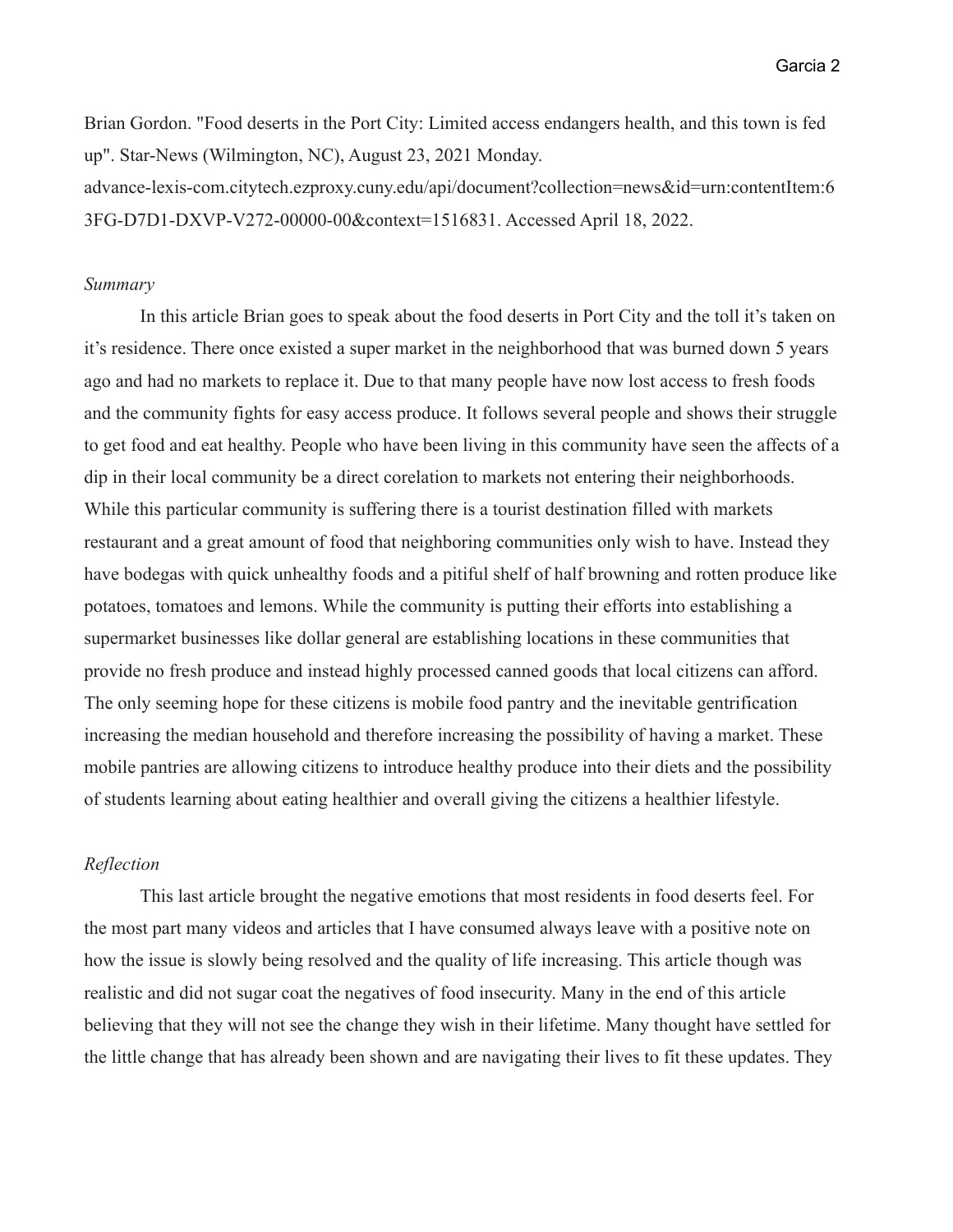await for higher ups. While traditional markets may not see profits being made in these communities the people living their still deserve to eat. Eating healthy foods should not be a luxury but a right.

## *Quotation*

"Forty years is a long time to be talking about this," said Sonya Green, 75, a lifelong Northside resident. "We've been trying forever to get a real-life grocery store. I'm mystified why nothing's come."

Within this vacuum, local officials, advocates and ordinary residents like Green strive to solve an intractable reality: that a person's race, income or zip code predicts their likelihood of getting diabetes, heart disease, and living a shorter life."

## *Citation #2*

BRITTANY MCGEE, Ledger-Enquirer. "Here's who is helping Columbus residents in the food desert". *Associated Press State & Local,* February 19, 2022 Saturday. advance-lexis-com.citytech.ezproxy.cuny.edu/api/document?collection=news&id=urn:contentItem:64T K-6H51-DYMD-624F-00000-00&context=1516831. Accessed April 18, 2022.

#### *Summary*

In this article the author goes in to detail of how the community of Columbus, GA has been affected by a food desert in a pandemic. A new mobile program giving more people access to produce being on the rise to help those who struggle to access food. Many of the people struggling to put food on the table resorting to going to food banks to fill in were food stamps can't. The mayor has taken notice and is putting in place a possible solution to some problems. His plan is to reach citizens that can't access markets or clinics and provide children with activities. While food banks have helped those in need many can't get to them because of mobility issues or lack of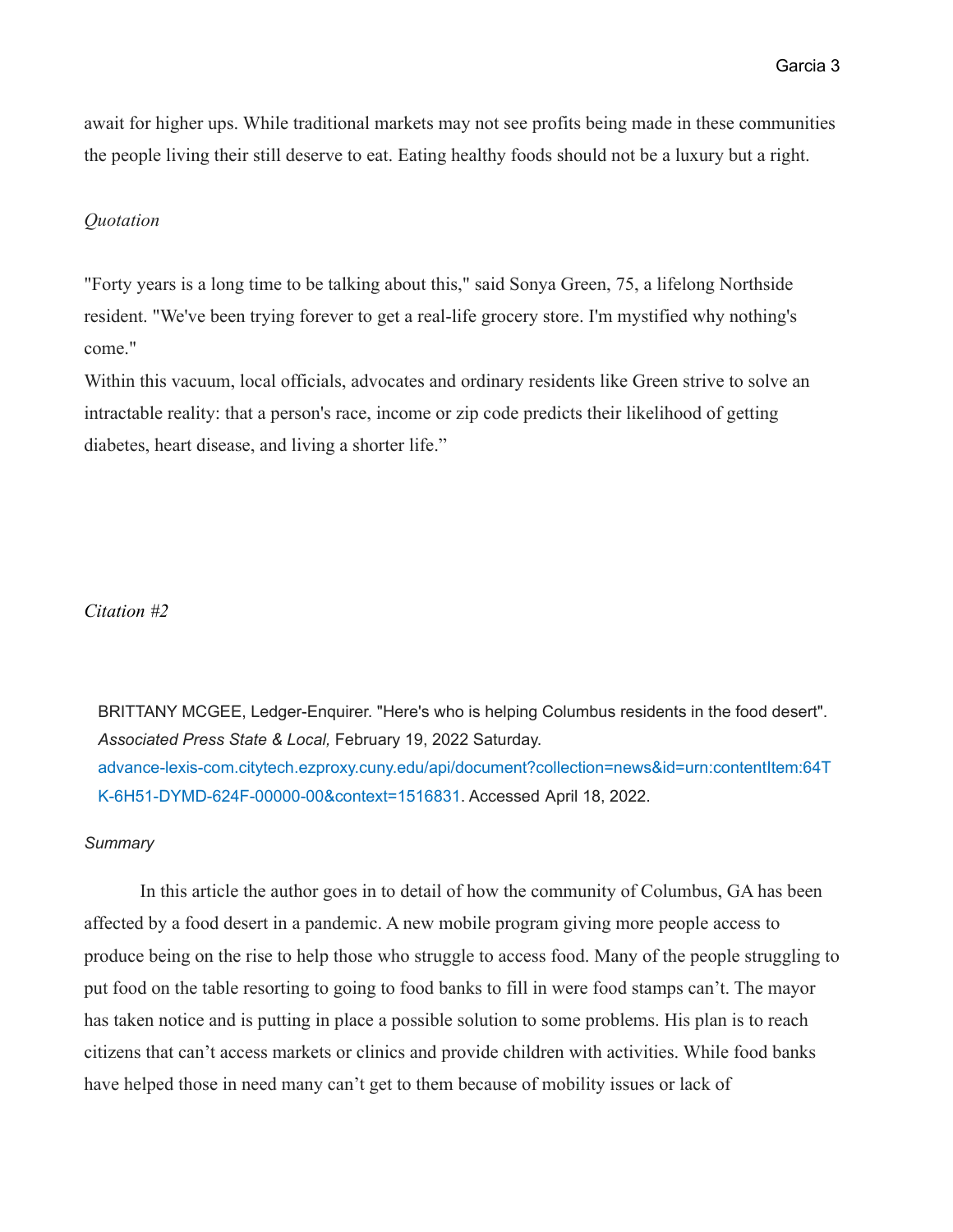transportation. Many of these affected resorting to eating foods that aren't best for them as to not go hungry. The article also shows statistics on health issues these residents face compared to other counties that have food that is easily accessible to them. The county is trying to find solutions to this problem and give them a chance for success in the future. They end the article acknowledging that this plan may take years to truly improve the lives of it's residents but are looking forward to when the problem is obsolete.

## *Reflection*

After reading this article I see there is a deeper problem than just not having enough money to eat healthy foods. The access to healthy foods is hard to come by for many residents in lower income communities and brings on more problems in the future. It's frustrating to see how many people have to knowingly sacrifice a healthy body and cleaner food because they can't realistically purchase these foods. Many facing heart conditions, diabetes and obesity which can lead to a shorter life just because they don't have stores providing them with better options. Although as an outsider it seems to be easier to blame the affected, looking in you realize it's more complicated than just laziness and lack of self restraint. It's survival, it's needing anything in your system because something, even if not good for you, is better than nothing. Some of these affected are children, kids who have no choice but to eat what their guardian can provide for them.

## *Quotation*

*"There's a correlation between living in an area with high food insecurity and high rates of obesity, says Sheppard. "They're going to get a hold of some food, but it's probably not going to be the food that's very healthy for them."*

*Columbus has a higher rate of diabetes, stroke, heart disease and cancer than other metropolitan areas, also announced during the press conference."*

#### *Citation #3*

Second Thought- The truth about food insecurity. YouTube, from https://www.youtube.com/watch?v=j08ND3\_PNgs&t=211s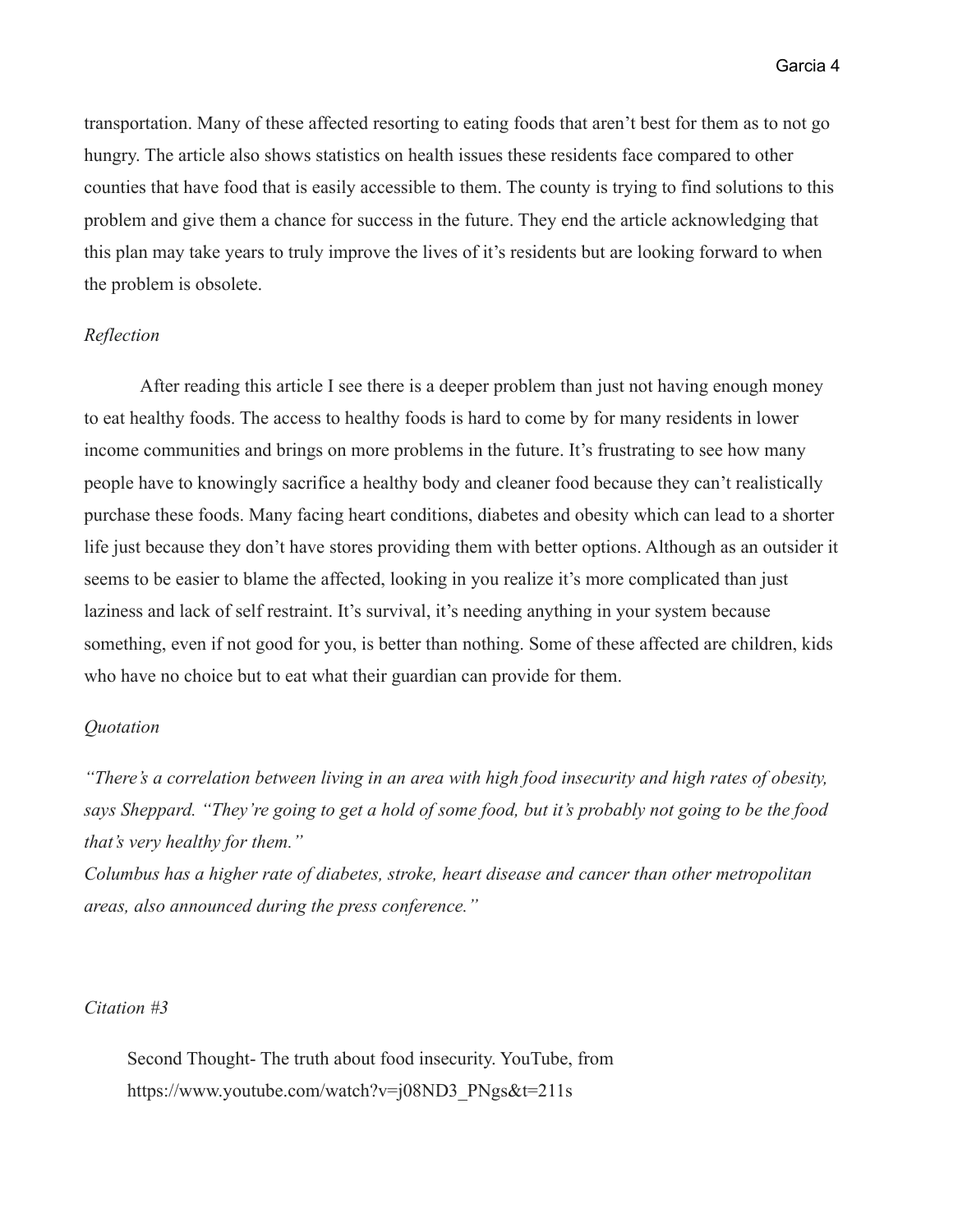### *Summary*

In this video essay about food insecurity the speaker talks about the causes and problems associated with hunger. He speaks on how some people may think the root of the problem is there being too many mouths to feed and not enough food to go around. The reason why it's a growing problem is because there isn't enough resources to feed the people all over the world. He questions this belief by going on to say that while hunger is a leading cause of death so is heart disease and obesity caused by over food consumption or bad eating practices. A new question coming into play, how are people dying of hunger when there are people dying from overeating? In the later portion of the video he goes to blame the capitalist society we live in as the true problem. While the belief of us having too many mouths to feed may have been true in earlier civilization times we now live in a world were we have become more efficient in the way we produce. We treat animals inhumanly with the intention of producing more food from them and are overfishing. The old ideals don't match up with more recent technological advanced times. He introduces statistics such as a quarter of the food waste from America, UK and EU can be used to feed all the world's hungry. He ends by saying a possible solution is having the right people in government so then food insecurity can be a thing of the past.

### *Reflection*

There are many layers to this video that made me want to peel off to reveal another layer of problems involving food insecurity. While living in a capitalist society isn't brand news to me, it saddens me to see how some people's selfishness has lead to world hunger and increases in heart problems.The amount of food waste is insanely high while there's people struggling to put food on their table. Some communities are being targeted by surgues of fast food companies targeting lower income groups in hopes of profiting. Seemingly no big company is worried about the level of food waste they produce or what neighboorhoods they target as long as they are profitable.

## *Quotation*

"In a world where hunger is the leading cause of death from heart disease and cancer, the top killers in the U.S., how is it that we have more than 9 million people dying of hunger every year. To put that